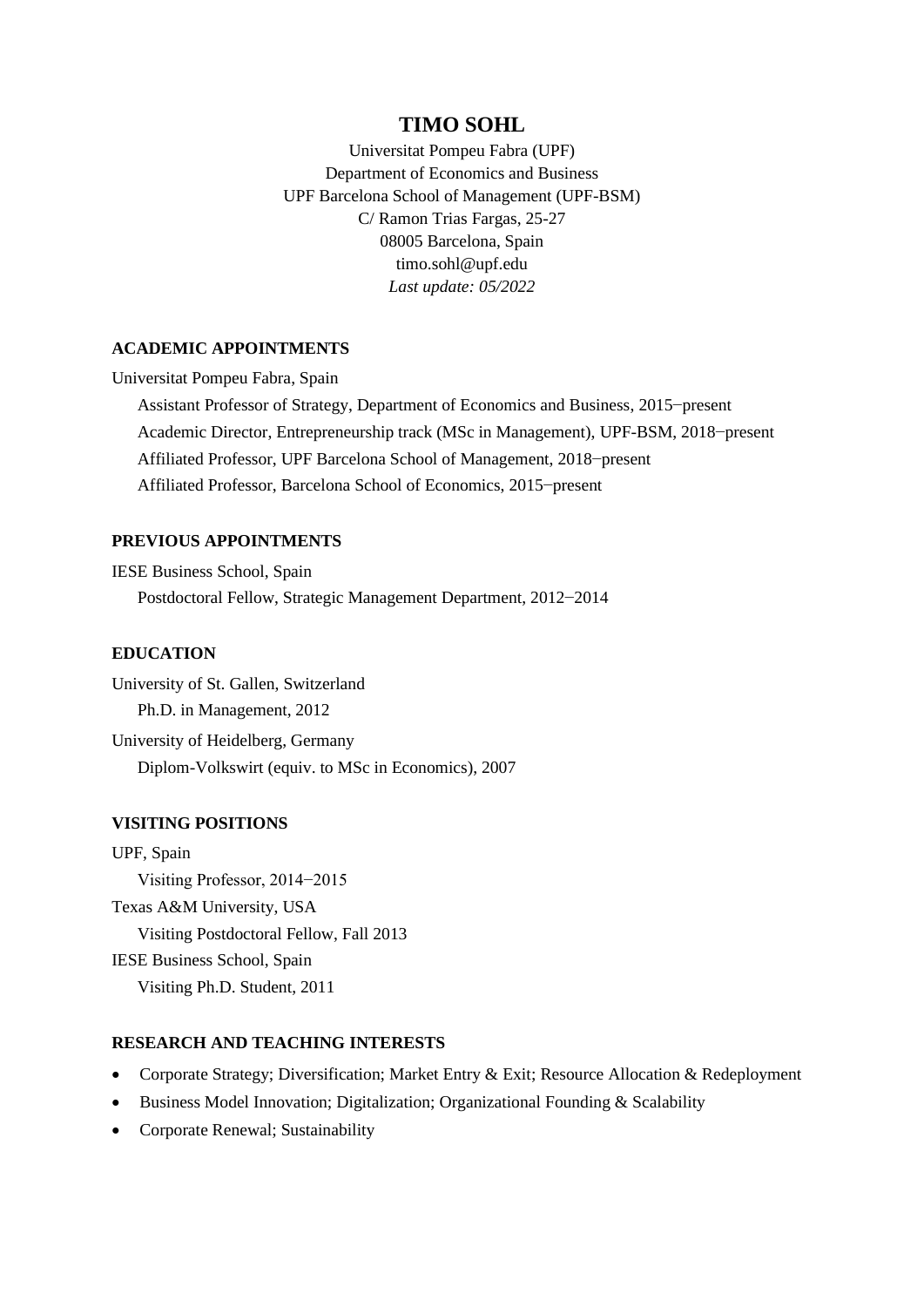# **RESEARCH**

#### **A. Publications**

- Sohl, T., McCann, B.T., & Vroom, G. 2022. Business model diversification: Demand relatedness, entry sequencing, and curvilinearity in the diversification-performance relationship. Forthcoming in *Long Range Planning*: 102215.
- Sohl, T., & Folta, T.B. 2021. Market exit and the potential for resource redeployment: Evidence from the global retail sector. *Strategic Management Journal*, 42(12): 2273–2293.
	- *Winner of the Corporate Strategy IG Best Paper Award, SMS Annual Conference 2018.*
	- *Nominated for the Best Paper Prize, SMS Annual Conference 2018.*
- Sohl, T., & Folta, T.B. 2021. Declining markets, resource specificity, and redeployment decisions. *Strategic Management Review*, 2(2): 391–412.
- Sohl, T., Vroom, G., & McCann, B.T. 2020. Business model diversification and firm performance: A demand-side perspective. *Strategic Entrepreneurship Journal*, 14(2): 198–223.
	- *Recognized by Wiley as a top cited article 2020-2021 in SEJ.*
	- *Winner of a Distinguished Paper Award of the STR division, AOM Annual Meeting 2014.*
	- *Best Paper Proceedings, AOM Annual Meeting 2014.*
- Sohl, T., Vroom, G., & Fitza, M. 2020. How much does business model matter for firm performance? A variance decomposition analysis. *Academy of Management Discoveries*, 6(1): 61–80.
	- *Nominated for the Best Paper Prize, SMS Annual Conference 2014.*
- Sohl, T. & Vroom, G. 2017. Mergers and acquisitions revisited: The role of business model relatedness. *Advances in Mergers and Acquisitions*, 16(1): 99–113.
- Oh, C.H., Sohl, T., & Rugman, A. 2015. Regional and product diversification and the performance of retail multinationals. *Journal of International Management*, 21(3): 220–234.

# **B. Working Papers under Review**

Diversifying entry, resource relatedness, and redeployability: Evidence from a natural experiment (with T.B. Folta)

The transmission of economic shocks in multi-divisional firms: Horizontal, vertical, and external dimensions of resource allocation (with B.T. McCann & G. Vroom)

- *Winner of the Corporate Strategy IG Best Paper Award, SMS Annual Conference 2020.*
- *Nominated for the Best Paper Prize, SMS Annual Conference 2020.*

Business groups as a source of performance variance in developed markets: A resource dependence perspective (with M. Fitza  $& A$ . Hamelin)

# **C. Work in Progress**

How does the entrepreneurial choice of business model type affect the scalability of multiunit organizations?

Parent shocks, firm specificity, and subsidiary exit (with B.T. McCann & G. Vroom)

The value of portfolio reconfiguration during the Great Recession: Evidence from the U.S. retail industry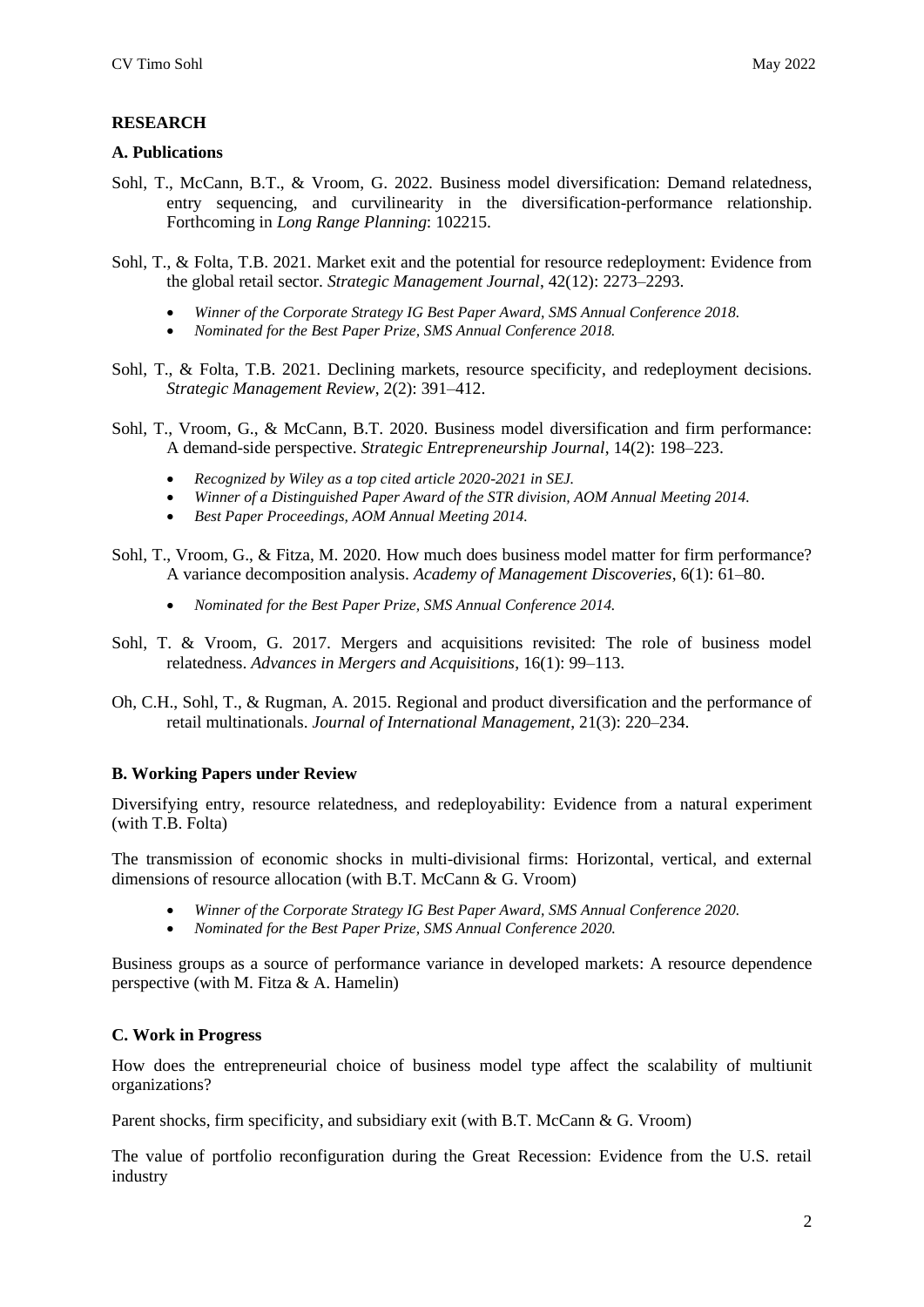# **D. Conference Proceedings**

Disruptive business model integration: Implications for the established business. *Academy of Management Best Paper Proceedings*, 2017 (with M. Epure).

Business model diversification, resource relatedness, and firm performance. *Academy of Management Best Paper Proceedings*, 2014 (with G. Vroom).

Within-industry diversification and firm performance: Synergy creation and capability development. *Academy of Management Best Paper Proceedings*, 2011.

# **E. Books and Policy Reports**

Foreign direct investment in Barcelona: A city focused on growth. *Barcelona City Council: Area of Economy, Enterprise, and Employment* (24 pages) 2014 (with V. Burguete & L. Torrens).

Der Schweizer Online-Handel: Internetnutzung Schweiz 2009. IMH (84 pages) 2009, ISBN 978-3- 9523531-0-3 (with T. Rudolph & O. Emrich).

# **F. Book Chapters**

Formatdiversifikation: Strategien und Erfolgswirkung. In *Handbuch Handel*, Zentes, J. *et al*. (eds). Springer: 21−35, 2013 (with T. Rudolph).

Welche Innovationspfade führen zum Erfolg? In *Mit Innovationen wachsen*, Rudolph, T. (ed.). Shaker: 107−114, 2010 (with T. Rudolph).

Wie ist die Akzeptanz von Serviceinnovationen? In *Mit Innovationen wachsen*, Rudolph, T. (ed.). Shaker: 85−97, 2010 (with T. Rudolph, J. Hödl, & J. Bauer).

Schweiz - Ruhestörung oder viel Lärm um nichts? In *Discount Forever*, Bosshart, D., & Kühne, M. (eds.). Gottlieb Duttweiler Institute: 33−38, 2008 (with T. Rudolph & N. Meise).

Der Markteintritt von Lidl in den Schweizer Lebensmitteldetailhandel: Expertenmeinungen über potenzielle Auswirkungen auf die Branchenstruktur. In *Der Schweizer Handel*, Rudolph, T. (ed.). HSG: 232−256, 2008 (with T. Rudolph & L. Nagengast).

# **G. Practitioner Publications**

La diversificación de los modelos de negocio: cómo lograr que múltiples modelos funcionen en su empresa. *Harvard Deusto Business Review*, 298: 34–44, 2019 (with G. Vroom & B.T. McCann).

Kaufverhaltensänderungen erkennen. *marke41*, 2: 26–29, 2010 (with T. Rudolph).

Schweizer mögen Self-Scanning. *rt-retail technology*, (2), 31, 2010 (with T. Rudolph & J. Hödl).

Kundensegmentierung im Handel: Kaufmotive erkennen und nutzen. *Marketing Review St. Gallen*, 26(4): 34−39, 2009 (with T. Rudolph & T. Wagner).

Development and deployment of brand protection strategies for China. *Marketing Review St. Gallen*, 26(2): 30−34, 2009 (with W. Saueressig).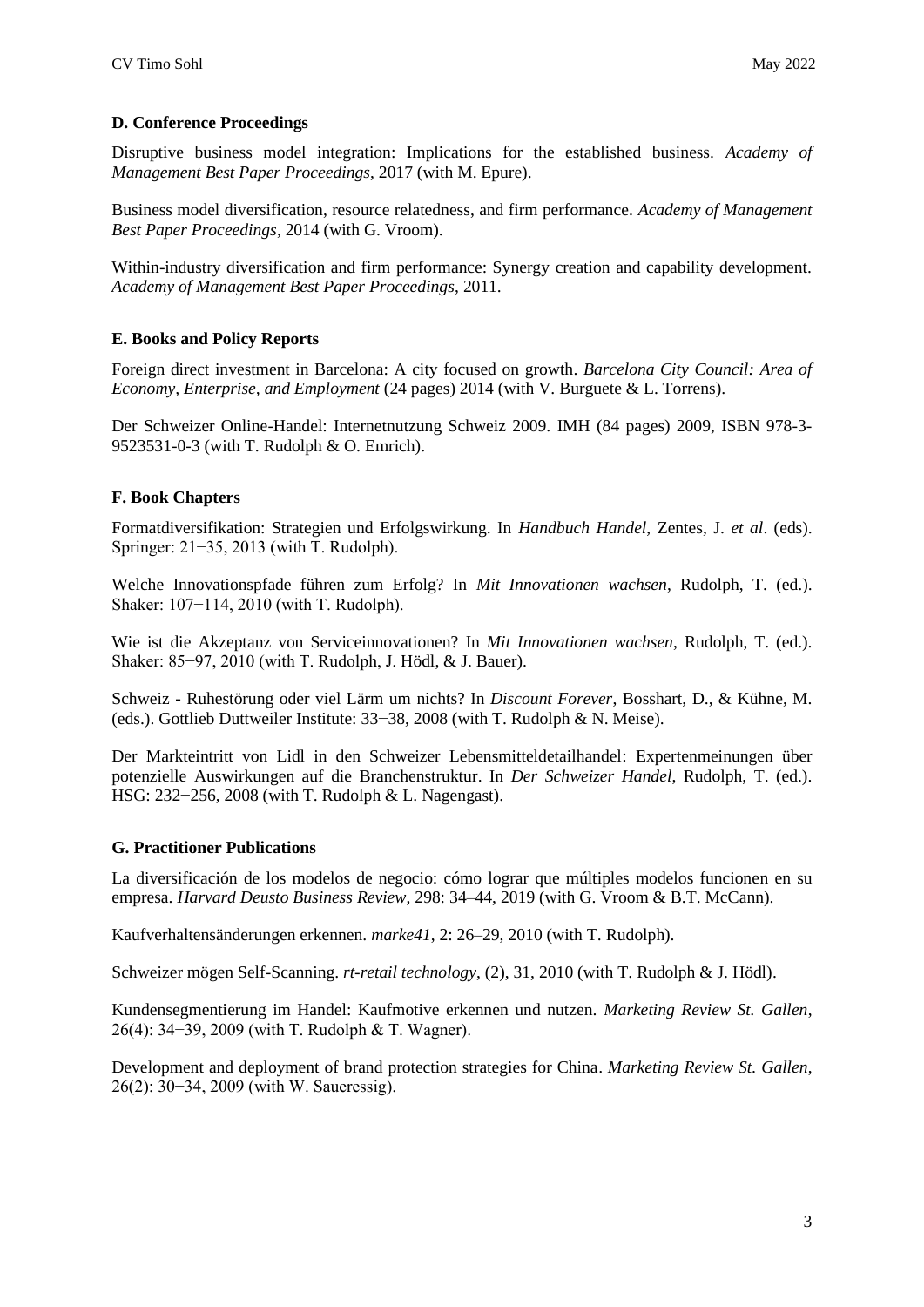#### **HONORS AND AWARDS**

- 2020 Winner of the Corporate Strategy Interest Group Best Paper Award, Strategic Management Society Annual Conference
- 2020 Nominated for the Best Paper Prize, Strategic Management Society Annual Conference
- 2019 Best Reviewer Award of the Strategic Management Division at the Academy of Management Annual Meeting
- 2018 Winner of the Corporate Strategy Interest Group Best Paper Award, Strategic Management Society Annual Conference
- 2018 Nominated for the Best Paper Prize, Strategic Management Society Annual Conference
- 2017 Best Paper Proceedings of the Academy of Management Annual Meeting, Strategic Management Division
- 2014 Winner of a Distinguished Paper Award (top 1% of papers submitted to the Academy of Management, Strategic Management Division)
- 2014 Best Paper Proceedings of the Academy of Management Annual Meeting, Strategic Management Division
- 2014 Nominated for the Best Paper Prize, Strategic Management Society Annual Conference
- 2011 Best Paper Award based on a Doctoral Dissertation, Finalist, European Marketing Academy Conference
- 2011 Best Paper Proceedings of the Academy of Management Annual Meeting, Strategic Management Division

# **GRANTS AND FELLOWSHIPS**

- 2021–2023 Grant of the Spanish Ministry of Economy and Competitiveness (PID2020- 115660GB-I00), member of research team (70,761 $\epsilon$ )
- 2018–2020 Grant of the Spanish Ministry of Economy and Competitiveness (ECO2017-85763), member of research team (49,610 €)
- 2015–2017 Grant of the Spanish Ministry of Economy and Competitiveness (ECO2014-57131), member of research team (70,180 €)
- 2013–2015 Grant of the Spanish Ministry of Economy and Competitiveness (ECO2012-38134), member of work team  $(43,875 \epsilon)$
- 2012–2013 Swiss National Science Foundation Full-Time Postdoc Mobility Fellowship (PBSGP1-143727), individual grant  $(38,250 \epsilon)$
- 2011 Swiss National Science Foundation Full-Time Ph.D. Mobility Fellowship, (PBSGP1- 135422), individual grant  $(35,210 \text{ } \epsilon)$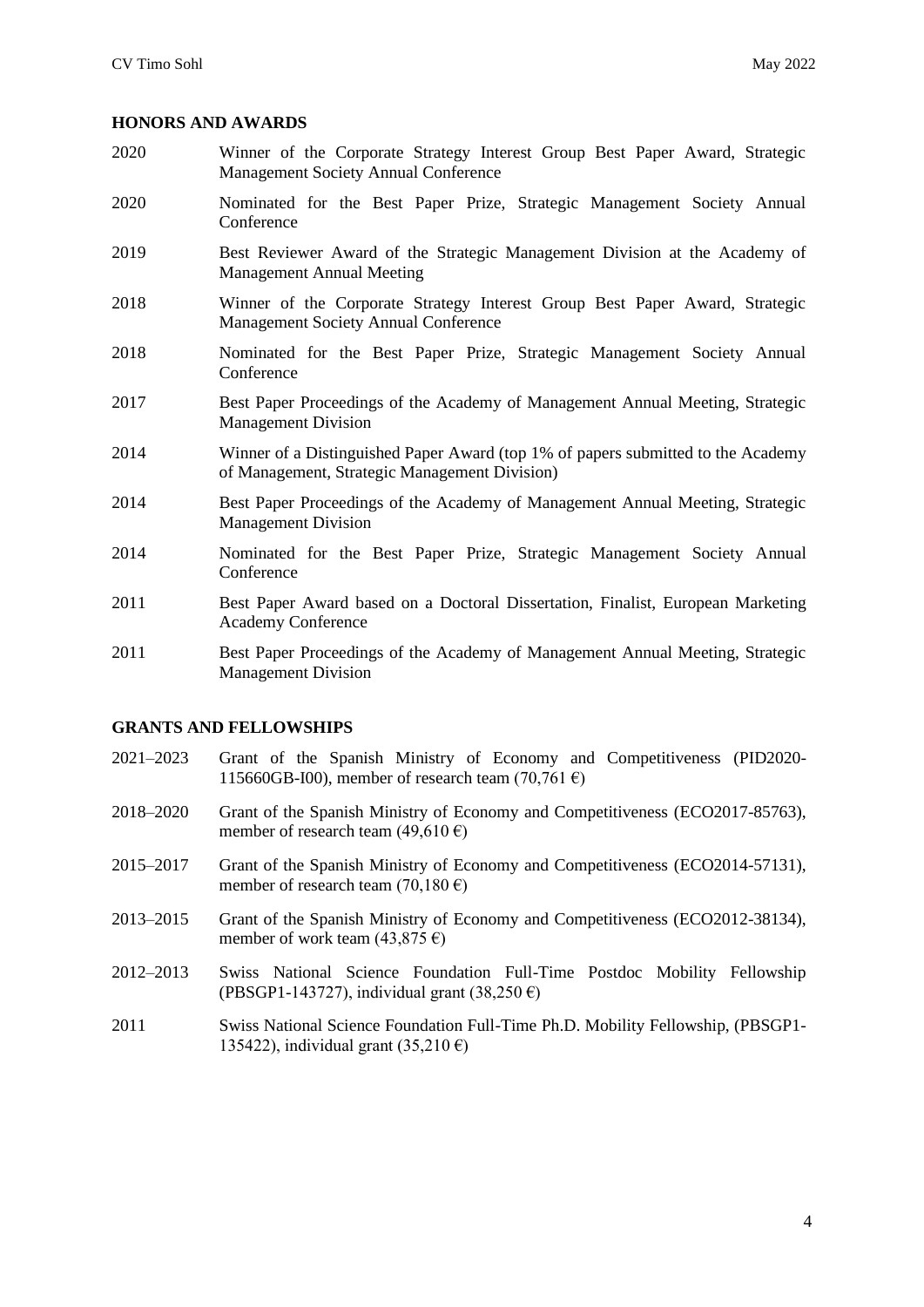# **CONFERENCE AND SEMINAR PRESENTATIONS**

| 2022 | Academy of Management Annual Meeting, Seattle (scheduled)<br>UPF Barcelona School of Management (internal seminar, planned)<br>Universitat de Barcelona, iarmea (keynote speaker)                                                                                                                                                                                                                                                                                                                 |
|------|---------------------------------------------------------------------------------------------------------------------------------------------------------------------------------------------------------------------------------------------------------------------------------------------------------------------------------------------------------------------------------------------------------------------------------------------------------------------------------------------------|
| 2021 | Academy of Management Virtual Annual Meeting<br>Strategic Management Society Virtual Annual Conference<br>LMU Munich (invited seminar)                                                                                                                                                                                                                                                                                                                                                            |
| 2020 | Academy of Management Virtual Annual Meeting<br><b>Strategic Management Society Virtual Annual Conference</b><br>Frankfurt School of Finance & Management (invited seminar)<br>University of Groningen (invited seminar)                                                                                                                                                                                                                                                                          |
| 2019 | Academy of Management Annual Meeting, Boston<br>Wharton Corporate Strategy and Innovation Conference, Philadelphia<br>Strategic Management Society Annual Conference, Minneapolis <sup>1</sup><br>Columbia Business School, SMR Special Conference, NYC<br>University of Cambridge, Judge Business School (invited seminar)<br>IE Business School (invited seminar)<br><b>CUNEF University College of Financial Studies (invited seminar)</b><br><b>Internal UPF Management Breakfast Seminar</b> |
| 2018 | Academy of Management Annual Meeting, Chicago<br>Strategic Management Society Annual Conference, Paris<br>Wharton Corporate Strategy and Innovation Conference, Philadelphia <sup>1</sup><br>Strategic Management Society Special Conference, Oslo <sup>1</sup><br>Internal UPF Management Breakfast Seminar                                                                                                                                                                                      |
| 2017 | Academy of Management Annual Meeting, Atlanta<br>STR Junior Faculty Consortium, Atlanta<br>ETH Zurich, AMD Paper Development Workshop<br><b>Internal UPF Management Breakfast Seminar</b>                                                                                                                                                                                                                                                                                                         |
| 2016 | Academy of Management Annual Meeting, Anaheim<br>TIM Junior Faculty Consortium, Anaheim<br><b>ESADE Business School (invited seminar)</b><br><b>Internal UPF Management Breakfast Seminar</b>                                                                                                                                                                                                                                                                                                     |
| 2015 | Academy of Management Annual Meeting, Vancouver <sup>1</sup><br>UPF Workshop on Institutions & Organizations<br>EHL Lausanne (invited seminar)<br>Internal UPF Management Breakfast Seminar                                                                                                                                                                                                                                                                                                       |
| 2014 | Academy of Management Annual Meeting, Philadelphia<br>Strategic Management Society Annual Conference, Madrid<br><b>Internal UPF Management Breakfast Seminar</b><br>IE Business School (invited seminar)<br>Universitat Pompeu Fabra (invited seminar)<br>University of the Balearic Islands (invited seminar)                                                                                                                                                                                    |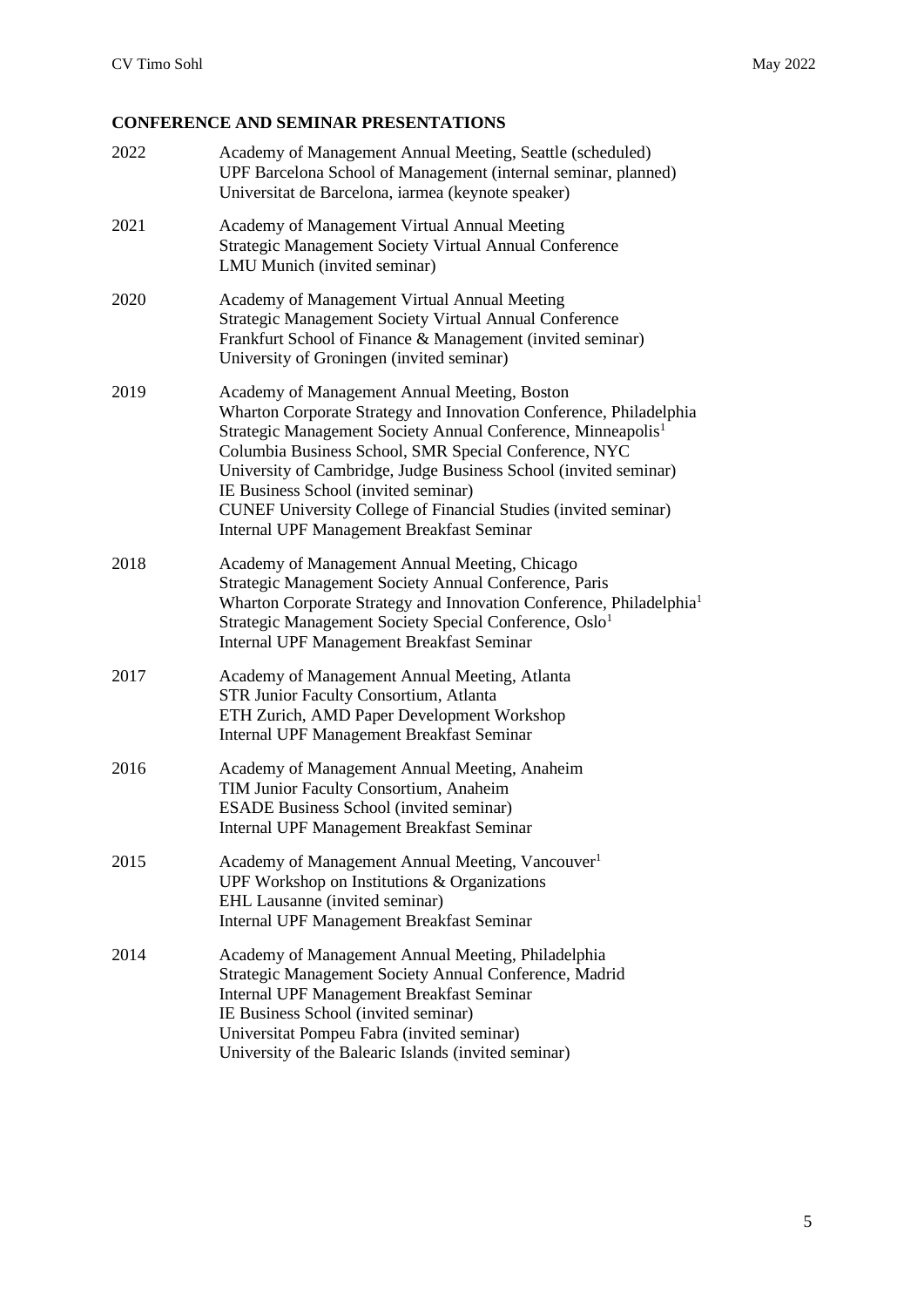Before 2014 Academy of Management Annual Meeting (Orlando, Boston, San Antonio) Strategic Management Society Annual Conference (Atlanta, Prague, Miami) European Academy of Management (Rome) European Marketing Academy Conference (Ljubljana) INFORMS Marketing Science Conference (Houston) AMA Summer Academic Conference (San Francisco) STR Dissertation Consortium and IM Doctoral Consortium IESE Business School (invited seminar)

( 1 indicates presented by co-author)

# **TEACHING EXPERIENCE**

UPF Barcelona School of Management (graduate)

- Strategy & Entrepreneurship, 2018−present
- Research topics in Strategy, 2018−present
- Master thesis supervising, 2018−present (supervised students who won the best Master thesis award in the MSc in Management program in the years 2018/19 and 2020/21)

UPF Department of Economics and Business (undergraduate)

- Strategic Management I, 2019−present
- Strategic Management II, 2012–2015
- Business Economics I, 2014–2016
- Business Economics II, 2015–2019
- Economic Organizations and Markets, 2018
- Final year project advising, 2015−2017

University of St. Gallen (graduate and undergraduate)

- Presenter at Executive Workshops & Industry Congresses, 2008−2012
- Bachelor and Master thesis supervising, 2008−2012

# **PRACTICAL EXPERIENCE**

Public-Private Sector Research Center at IESE, Project FDI in the Barcelona Area, 2013−2014

Bosch Power Tools Co. Ltd. Hangzhou, China, Marketing & IP Protection Intern, 2007

SAP AG, Germany, Finance & Accounting Intern, 2007

National Model United Nations, USA, Student delegate, 2006

Robert Bosch GmbH, Germany, Marketing Intern, 2005

Robert Bosch Co. Ltd. Hong Kong, China, Marketing Intern, 2004−2005

Child and Youth Care Center, Germany, Community service, 2000−2001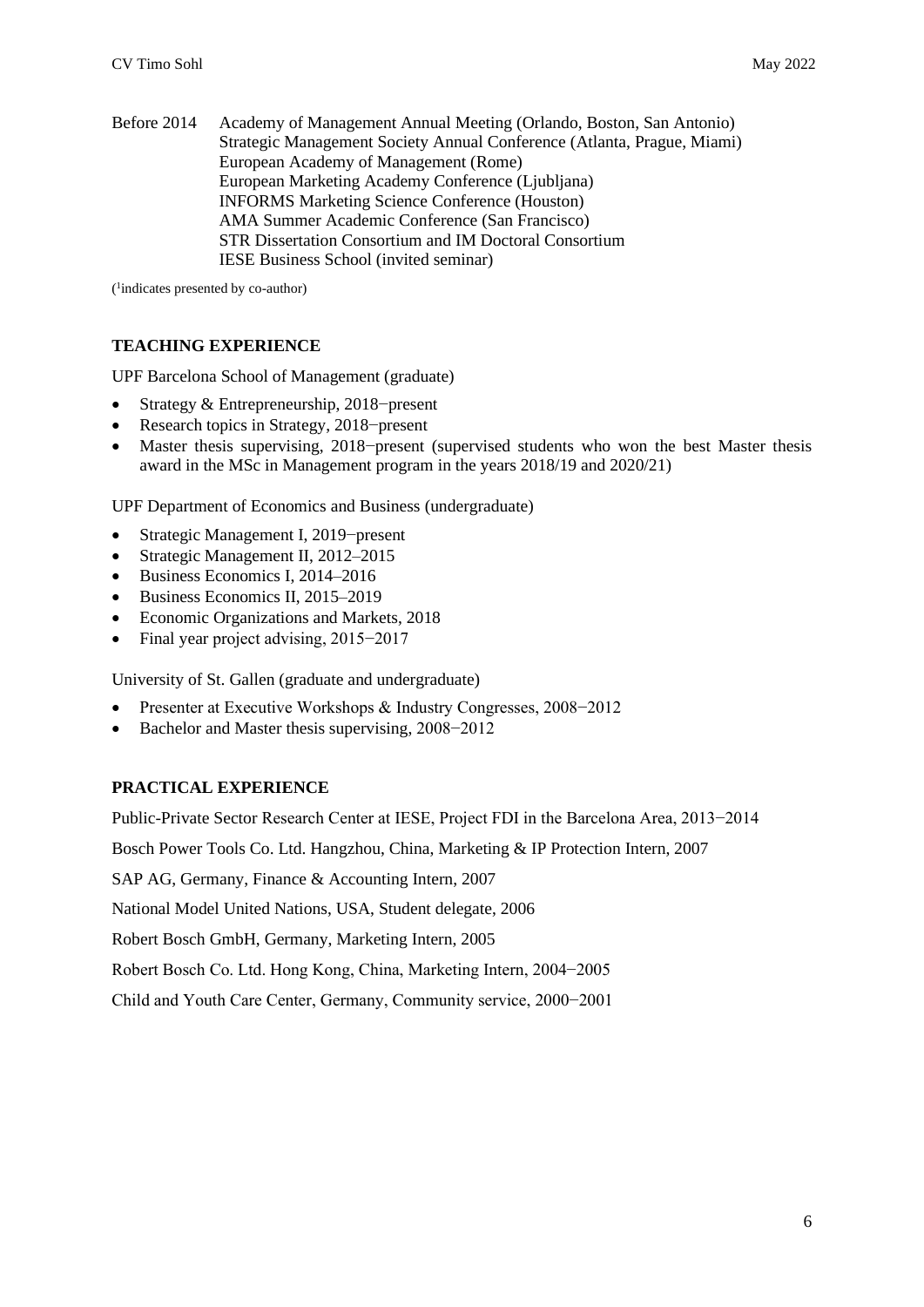# **ACADEMIC SERVICES**

#### **A. Ad-hoc reviewer**

- Journals
	- *Strategic Management Journal*
	- *Organization Science*
	- *Academy of Management Discoveries*
	- *Industrial and Corporate Change*
	- *Journal of International Management*
	- *Journal of Management Studies*
	- *Journal of the Academy of Marketing Science*
	- *Long Range Planning*
	- *Strategic Organization*
	- *Technovation*
- Conferences
	- Academy of Management (AOM) Annual Meetings (Strategic Management Division)
	- Strategic Management Society (SMS) Annual and Special Conferences (Corporate Strategy IG)
- Awards
	- Best Paper Prize Competition at the Strategic Management Society (SMS) Annual Conference (2020, 2021)
	- Research Methods Paper Prize at the SMS Annual Conference (2020, 2021)
	- Best Paper Prize Competition at the SMS Frankfurt Special Conference (2019)
- Funding agencies
	- Spanish State Research Agency (AEI), since 2018
	- National Research, Development and Innovation Office of Hungary, 2016–2017

# **B. Conference and seminar organization**

- Co-organizer of the panel symposium on "Resource redeployment: advances, challenges, and future research", AOM annual meeting 2022, Seattle (scheduled)
- Co-organizer of the UPF Management Seminar series (Strategy/Entrepreneurship area), 2017−2021

# **C. Session chair**

- AOM Annual Meeting Sessions
	- Resources and diversification, 2022 (scheduled)
	- Business models and strategic renewal, 2018
	- Business model innovation: conceptual, theoretic, and quantitative approaches, 2017
	- Business model innovation, 2013
	- IM scholarship, methods, and data, 2012
- SMS Annual Conference Sessions
	- Organizational adaptation and change, 2021
	- Business models, intra-firm structure, and performance, 2014
	- Track assistant of the Competitive Strategy IG, 2011

# **D. Other services**

Academic director of the Entrepreneurship track of the M.Sc. in Management, UPF Barcelona School of Management, since 2018

Scientific evaluation committee member (comisionado) at the Spanish State Research Agency (AEI), Ministry of Science, Innovation, and Universities (subarea: Business and Finance), 2018